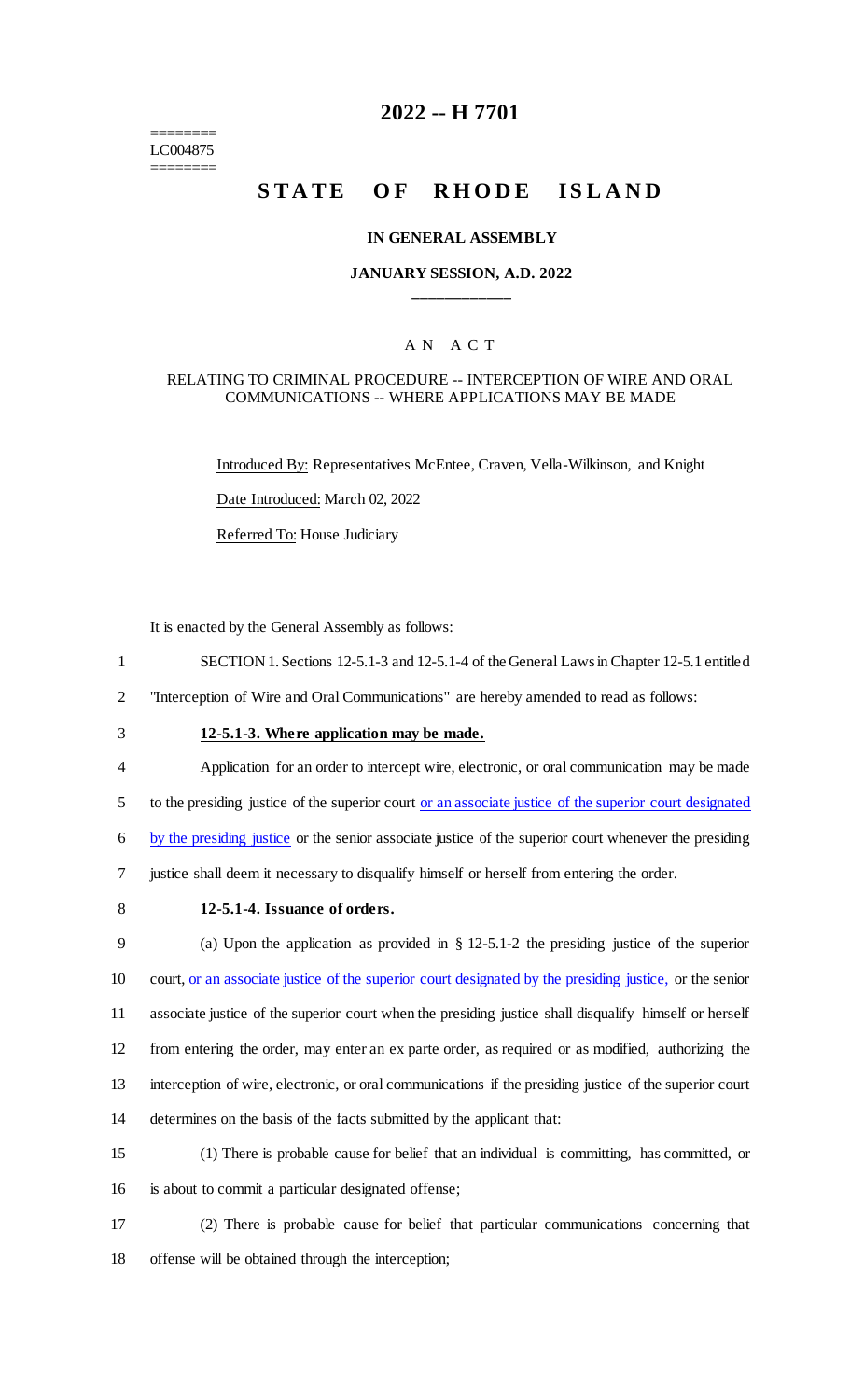(3) Normal investigative procedures have been tried and have failed or reasonably appear to be unlikely to succeed if tried, or to be too dangerous;

 (4) There is probable cause for belief that the facilities from which, or the place where, the wire, electronic, or oral communications are to be intercepted, are being used, or are about to be used, in connection with the commission of the offense, or are leased to, listed in the name of, or commonly used by the individual.

 (b) If the facilities from which a wire, electronic, or oral communication is to be intercepted are public, no order of authorization shall be issued unless the court, in addition to the matters provided in subsection (a) of this section, determines that there is a special need to intercept wire communications over the facilities.

 (c) If the facilities from which, or the place where, the wire, electronic, or oral communications are to be intercepted, are being used, or are about to be used, or are leased to, listed in the name of, or commonly used by, a licensed attorney-at-law, or an ordained minister of the gospel, priest, or rabbi of any denomination, or is a place used primarily for habitation by a husband and wife, no order shall be issued unless the presiding justice of the superior court, in addition to the matters provided in subsection (a) of this section, determines that there is a special need to intercept wire, electronic, or oral communications over those facilities or in those places, and that the interceptions will be so conducted as to minimize or eliminate interception of privileged communication between lawyers and clients, clergy and confidants, or husbands and wives.

SECTION 2. This act shall take effect upon passage.

# ======== LC004875

========